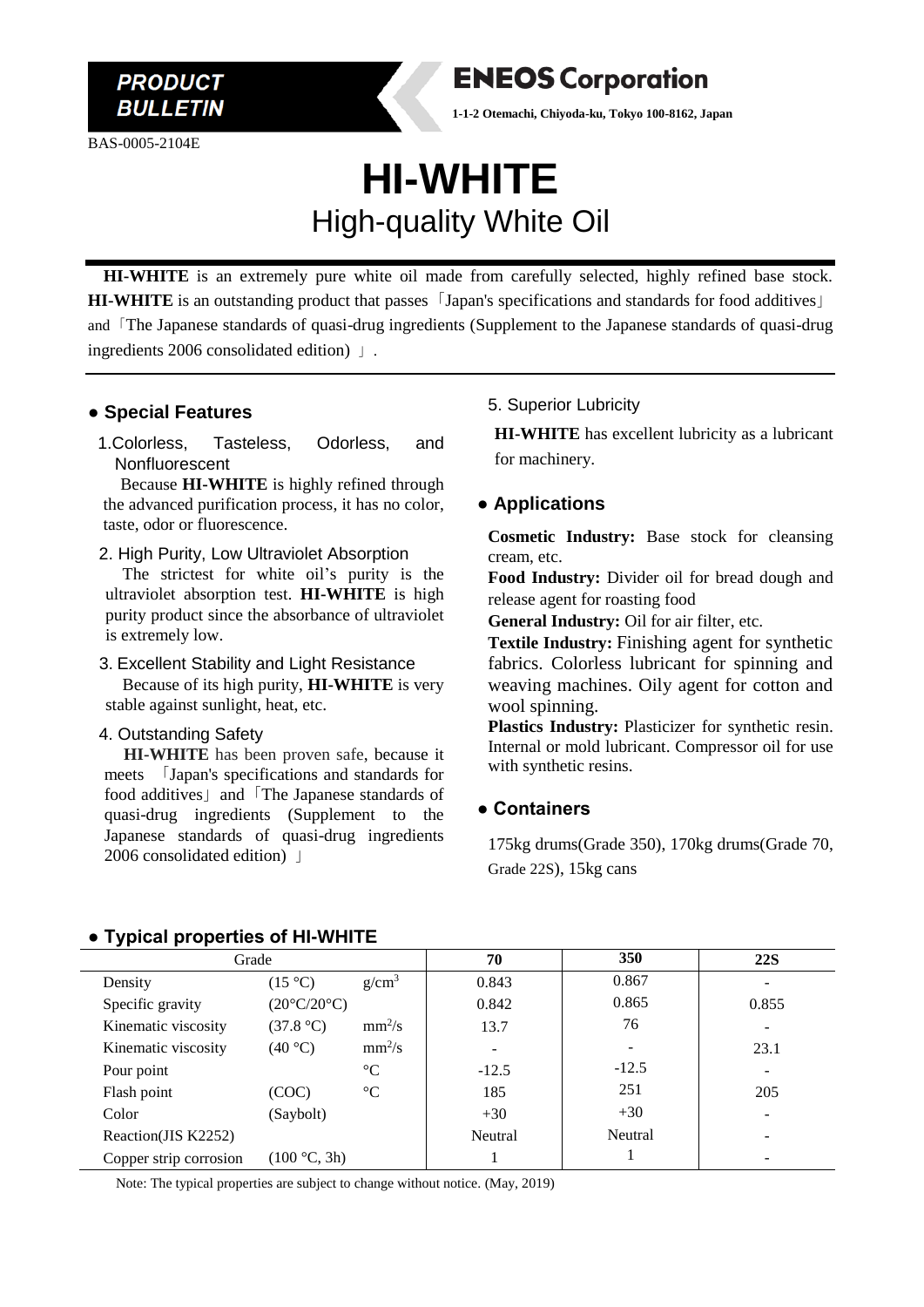

# **Handling**

▼ Follow these precautions when handling this product.

#### **HI-WHITE 70**

| Composition:                     | Highly refined mineral oil                                                                    |  |  |
|----------------------------------|-----------------------------------------------------------------------------------------------|--|--|
| Precautionary pictograms:        |                                                                                               |  |  |
| Signal word:                     | Danger                                                                                        |  |  |
| <b>Hazard Statement:</b>         | May be fatal if swallowed and enters airways                                                  |  |  |
| <b>Precautionary Statements:</b> | • Do not handle until all safety precautions have been read and understood.                   |  |  |
| <b>Prevention</b>                | • Wear protective gloves/protective clothing/eye protection/face protection.                  |  |  |
|                                  | • Do not allow the eyes to become exposed to the product. Do not swallow the product.         |  |  |
|                                  | • Wash hands thoroughly after handling.                                                       |  |  |
|                                  | • Do not eat, drink or smoke when using this product.                                         |  |  |
| <b>Response</b>                  | · IF SWALLOWED: Immediately call a POISON CENTER or doctor/physician.                         |  |  |
|                                  | · IF SWALLOWED: Rinse mouth. Do NOT induce vomiting.                                          |  |  |
|                                  | · If the eyes are exposed to the product: Rinse the eyes with plenty of running water and     |  |  |
|                                  | immediately contact a physician.                                                              |  |  |
|                                  | · IF ON SKIN: Wash with plenty of soap and water.                                             |  |  |
|                                  | • Do NOT induce vomiting.                                                                     |  |  |
| <b>Storage</b>                   | · The product must be stored in a cool, well-ventilated location where it will not be exposed |  |  |
|                                  | to direct sunlight.                                                                           |  |  |
|                                  | • Containers that have been opened must be tightly sealed.                                    |  |  |
|                                  | · Store locked up.                                                                            |  |  |
| Disposal                         | • Dispose of contents/container in accordance with local/regional/national/international      |  |  |
|                                  | regulations.                                                                                  |  |  |
|                                  | · If there are any doubts about proper methods of handling the product, contact the point of  |  |  |
|                                  | purchase before proceeding with usage.                                                        |  |  |